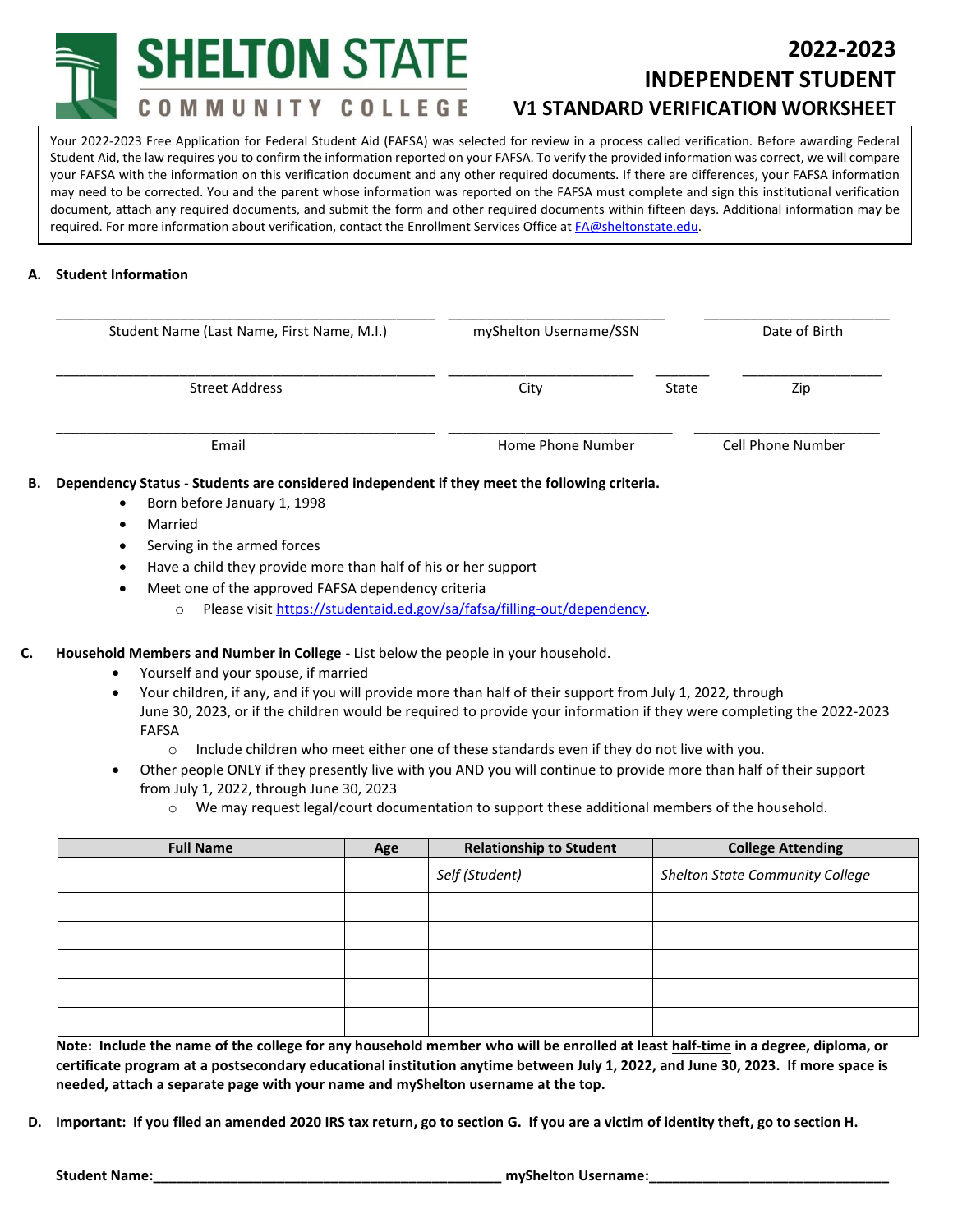#### **E. Student/Spouse Tax Forms and Income Information To Be Verified**

The best way to verify income is by using the IRS Data Retrieval Tool (DRT) that is part of the FAFSA on the Web at **FAFSA.gov**. In most cases, no further information is needed to verify 2020 income information that was transferred into the student's FAFSA using the IRS DRT if the information was not changed by the FAFSA filer. Check the box below that applies.

| Student | <b>Spouse</b> | Please check the boxes that apply.                                                                                                                                                                                                                       |
|---------|---------------|----------------------------------------------------------------------------------------------------------------------------------------------------------------------------------------------------------------------------------------------------------|
|         |               | This person used the IRS DRT in FAFSA on the Web to transfer 2020 IRS income tax return information into the<br>student's FAFSA.                                                                                                                         |
|         |               | This person has not yet used the IRS DRT in FAFSA on the Web, but this person will use the tool to transfer 2020<br>IRS income tax return information into the student's FAFSA and re-submit the FAFSA.                                                  |
|         |               | This person is unable or chooses not to use the IRS DRT in FAFSA on the Web, but this person will provide the<br>College with a 2020 IRS Tax Transcript(s). (See instructions on our website to obtain a tax transcript under<br>"Financial Aid Forms.") |
|         |               | This person is not filing 2020 income taxes, and this person is not required to file a 2020 U.S. Federal Tax Return.<br>Complete section F.                                                                                                              |

#### **F. Student/Spouse Non-tax Filer Information for 2020**

┓

**All independent students/spouses who are non-tax filers and selected for verification by the Department of Education are required to provide verification from the IRS. To obtain this documentation, you will need to go t[o www.irs.gov.](http://www.irs.gov/) Print and complete Form 4506. Mark #7 Verification of Non-filing. For #9, the year or period requested should be 12/31/2020. Sign and date the form, and then mail or fax the form to the information on page 2 of Form 4506-T. An information sheet with step-bystep instructions is located on the College's website under "Financial Aid Forms."**

| <b>Student</b> | <b>Spouse</b> | Please check the boxes that apply.                                                                               |                                        |                                          |
|----------------|---------------|------------------------------------------------------------------------------------------------------------------|----------------------------------------|------------------------------------------|
|                |               | This person was not employed and did not have income earned from work in 2020.                                   |                                        |                                          |
|                |               | Follow the instructions for the 4506-T provided above.                                                           |                                        |                                          |
|                |               | This person was employed during 2020, but this person was not required to file taxes.                            |                                        |                                          |
|                |               | List below the names of all employers and the amount earned from each employer.<br>٠<br>Attach the IRS W-2.<br>٠ |                                        |                                          |
|                |               | Attach copies of all 2020 W-2 forms issued to you (and your spouse, if married) by employers.<br>٠               |                                        |                                          |
|                |               | List every employer even if the employer did not issue an IRS W-2 form.<br>$\bullet$                             |                                        |                                          |
|                |               | If more space is needed, attach a separate page with your name and myShelton username at the<br>$\bullet$        |                                        |                                          |
|                |               | top.                                                                                                             |                                        |                                          |
|                |               | Follow the instructions for the 4506-T provided above.<br>٠                                                      |                                        |                                          |
| Student        | <b>Spouse</b> | <b>Employer's Name</b>                                                                                           | <b>Annual Amount</b><br>Earned in 2020 | <b>IRS Documentation</b><br>of Non-filer |
|                |               |                                                                                                                  | \$                                     |                                          |
|                |               |                                                                                                                  | \$                                     |                                          |
|                |               |                                                                                                                  | \$                                     |                                          |
|                |               | <b>Total Amount of Income Earned from Work</b>                                                                   | \$                                     |                                          |

#### **G. Student/Spouse Untaxed Income Information for 2020**

| <b>Student</b> | <b>Spouse</b> | 2020 Untaxed Income                                                                                                     |
|----------------|---------------|-------------------------------------------------------------------------------------------------------------------------|
|                | \$            | Untaxed Portions of Individual Retirement Account (IRA) Distributions                                                   |
|                | э             | <b>IRA Deductions and Payments</b>                                                                                      |
|                | \$            | Tax Exempt Interest Income                                                                                              |
|                | \$            | Education Credits (American Opportunity, Hope or Lifetime Learning Tax Credits) from IRS Form<br>1040 (lines 68 and 50) |
|                | ⋗             | In Kind Support                                                                                                         |